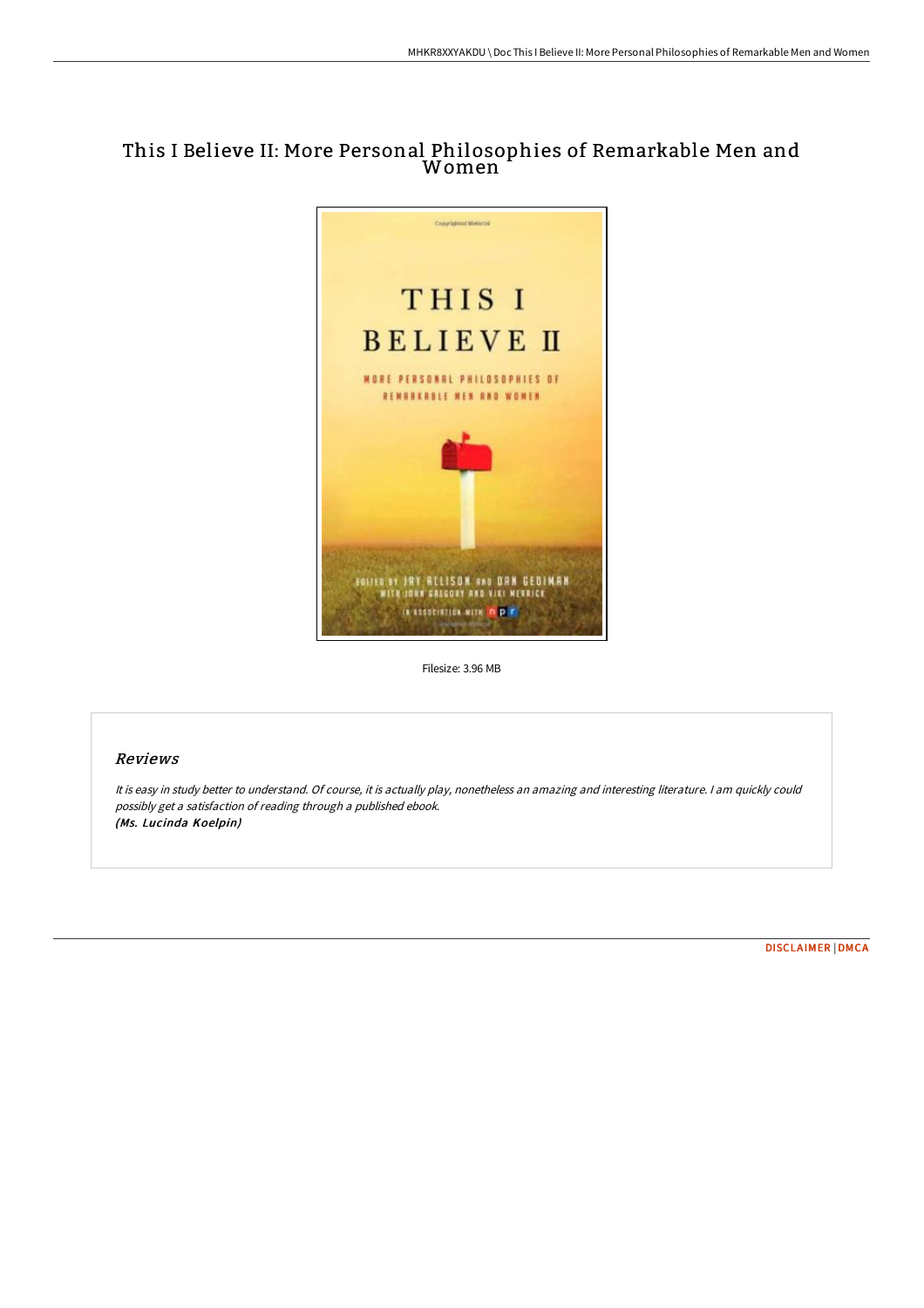### THIS I BELIEVE II: MORE PERSONAL PHILOSOPHIES OF REMARKABLE MEN AND WOMEN



Henry Holt and Co., 2008. Book Condition: New. Brand New, Unread Copy in Perfect Condition. A+ Customer Service! Summary: Contents IntroductionJAY ALLISON Finding the Strength to Fight Our Fears TERRY AHWAL I Will Take My Voice Back QUIQUE AVILES A Silent Night That Brought Healing STEVE BANKO Living with Integrity BOB BARRET The Strange Blessing That Brought Me Home ROBIN BAUDIER Returning to What's Natural AMELIA BAXTER-STOLTZFUS The Right to Be Fully American YASIR BILLOO The Person I'm Supposed to Be ANDY BLOWERS Making It Up as I Go Along ALICE BROCK Sticking My Nose in the World's Business BRIGID DAULL BROCKWAY Teaching a Bad Dog New Tricks DAVID BUETOW The Learning Curve of Gratitude MARY CHAPIN CARPENTER Failure Is a Good Thing JON CARROLL The Faith That Brings Me Peace BETSY CHALMERS The Person I Want to Bring into This World LAURA SHIPLER CHICO The Deeper Well of Memory CHRISTINE CLEARY A Marriage That's Good Enough CORINNE COLBERT Creating Our Own Happiness WAYNE COYNE A Way to Honor Life CORTNEY DAVIS We Never Go Away DENNIS DOWNEY The Questions We Must Ask TAMAR DUKE-COHAN Learning True Tolerance JOEL ENGARDIO Doing Things My Own Way BELA FLECK Dancing All the Dances as Long as I Can ROBERT FULGHUM A Reverence for All Life MICHELLE GARDNER-QUINN A Feeling of Wildness DAVID GESSNER All the Joy the World Contains JIMMIE DALE GILMORE As I Grow Old DAVID GREENBERGER Untold Stories of Kindness ERNESTO HAIBI Peace Begins with One Person IVORY HARLOW Do What You Love TONY HAWK Combating the Tyranny of the Positive Attitude BARBARA HELD My Husband Will Call Me Tomorrow BECKY HERZ The Tense Middle ROALD HOFFMANN Living in the Here and Now JEFFREY HOLLENDER Inner Strength from Desperate Times JAKE HOVENDEN Becoming a Parent Is a Gift CHRIS HUNTINGTON...

h Read This I Believe II: More Personal [Philosophies](http://digilib.live/this-i-believe-ii-more-personal-philosophies-of-.html) of Remarkable Men and Women Online  $\mathbf{m}$ Download PDF This I Believe II: More Per sonal [Philosophies](http://digilib.live/this-i-believe-ii-more-personal-philosophies-of-.html) of Remarkable Men and Women